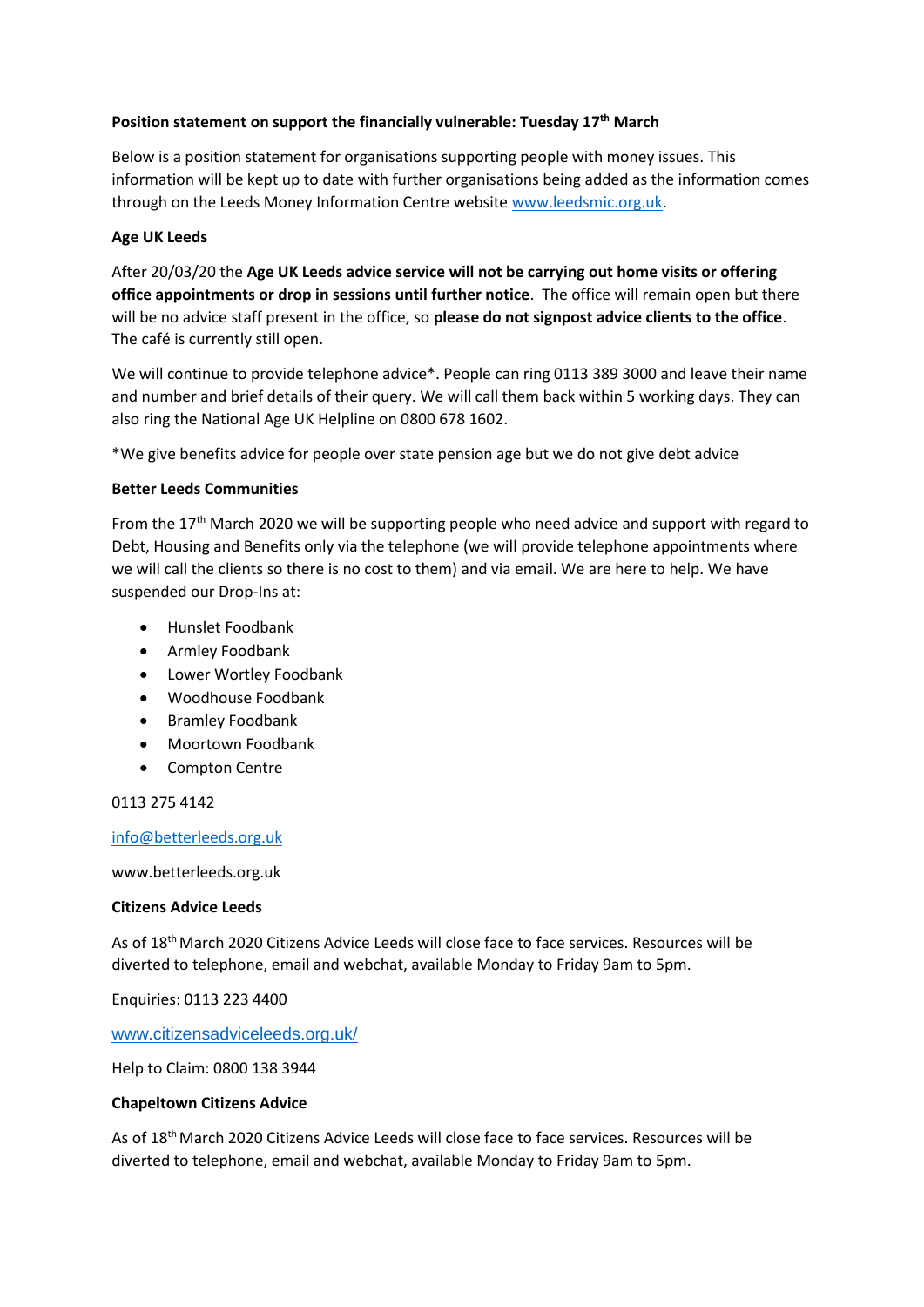### Enquiries: 0113 223 4400

## [www.citizensadvice.org.uk/](http://www.citizensadvice.org.uk/)

Help to Claim: 0800 138 3944

### **DWP**

- All office in Leeds are currently open.
- Disabled people will be contacted by web and telephone for appointments.
- There will be no face to face assessments for vulnerable people.
- New claimants will be undertaken over the phone, with ID verification being undertaken this way.
- Two good sources of information are: <https://commonslibrary.parliament.uk/insights/coronavirus-claiming-welfare-benefits/>

[https://www.gov.uk/government/news/coronavirus-support-for-employees-benefit-claimants](https://www.gov.uk/government/news/coronavirus-support-for-employees-benefit-claimants-and-businesses)[and-businesses](https://www.gov.uk/government/news/coronavirus-support-for-employees-benefit-claimants-and-businesses)

0845 6060 234 o[r www.gov.uk](http://www.gov.uk/)

### **Ebor Gardens Advice Centre and Money Buddies**

- Ebor Gardens Advice Centre are closing face to face services. People can contact via the Money Money Buddies website, Facebook, Twitter, telephone, email.
- They will take a decision on Money Buddies at the hubs later this week. Some services have closed their doors, which has meant we have been unable to deliver a Money Buddy service. Please check our website and Facebook for updates.

[admin@egac.org](mailto:admin@egac.org) [www.moneybuddies.org.uk](http://www.moneybuddies.org.uk/) <https://www.facebook.com/VirtualMoneyBuddy> <https://twitter.com/LeedsMoneyBuddy>

Call them on 0113 235 0276

### **Leeds City Council Community Hubs**

- Community Hubs and face to face services are currently operating as business as usual.
- Encouraging customers to contact via telephone and web where possible.

0113 222 4444 o[r www.leeds.gov.uk/contact-us](http://www.leeds.gov.uk/contact-us)

### **Leeds City Council Welfare Rights**

- Telephone appointments are available.
- Triaging home visits to utilise surgery appointments and telephone appointments where possible.

0113 376 0452 or by emai[l Welfare.Rights@leeds.gov.uk.](mailto:Welfare.Rights@leeds.gov.uk)

#### **Leeds City Council Housing**

Offering a supportive approach to all tenants, and encourage tenants to make contact with their Housing Officer at the earliest responsibility if there are any issues which may impact on a tenant's ability to pay their rent. If a tenant is affected by Coronavirus we would therefore expect them to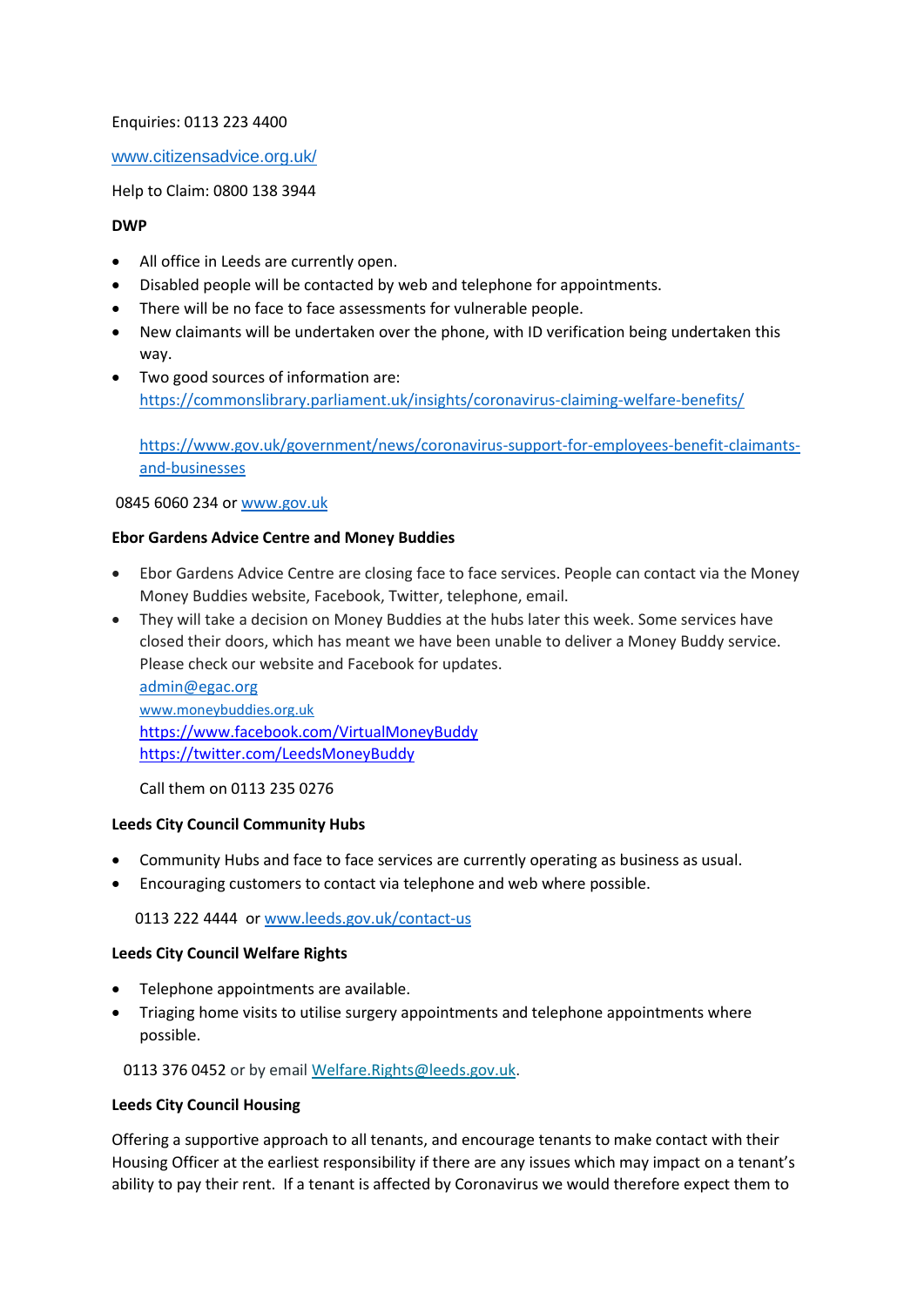ring their Housing Officer to discuss any potential impacts in the usual way. We will discuss their circumstances and where appropriate agree a revised re-payment plan. If the impact on their income is such that they have eligibility for UC Housing Element or Housing Benefit we will advise/support with their claim as required. Enforcement action would be a last resort - as outlined in the court action protocol we would not undertake enforcement action where an affordable repayment agreement is being kept to or a claim for UC Housing Element or HB is pending.

0800 188 4000 or [HousingEnquiries@leeds.gov.uk](mailto:HousingEnquiries@leeds.gov.uk)

www.leeds.gov.uk

# **Leeds City Council: Council Tax**

Similar approach to Housing (see above) encouraging people to get in contact as soon as possible. Need to ensure that people are getting the support they are entitled to before arranging payment breaks etc.

# 0113 222 4404 or [www.leeds.gov.uk/contact-us](http://www.leeds.gov.uk/contact-us)

### **Leeds Community Gambling Service**

From Wednesday 18th March the service is moving to remote working providing support via telephone and online. The duty service on the main Leeds number will continue to operate from 9 – 5pm.

0113 388 6466 Leedscommunitygamblingservice@gamcare.org.uk www.gamcare.org.uk/get-support/our-treatment-offer/leeds/

### **Leeds Credit Union**

- Moving as many members as possible over to digital services primarily but also telephone service.
- Look to follow the lead of the Council in terms of which branches remain opening.

Phone: 0113 242 3343

Email: [services@leedscitycreditunion.co.uk](mailto:services@leedscitycreditunion.co.uk)

Website: https://www.leedscreditunion.co.uk/

### **Stepchange**

- Operating as normal with full online and telephone advice service
- [www.stepchange.org](http://www.stepchange.org/) or 0800 138 1111

### **Engage Leeds and Gipsil**

Including: Engage Leeds Floating Housing Support, Engage Leeds Advice and Employment & Engagement Services, Flagship Young People's Services & GIPSIL Care Leaver Service

Access to advice is restricted to those within the Housing Support Services and is not open access except the 'Help Through Crisis' team based at Archway. At this time, would ask that contact should be made via telephone in the first instance.